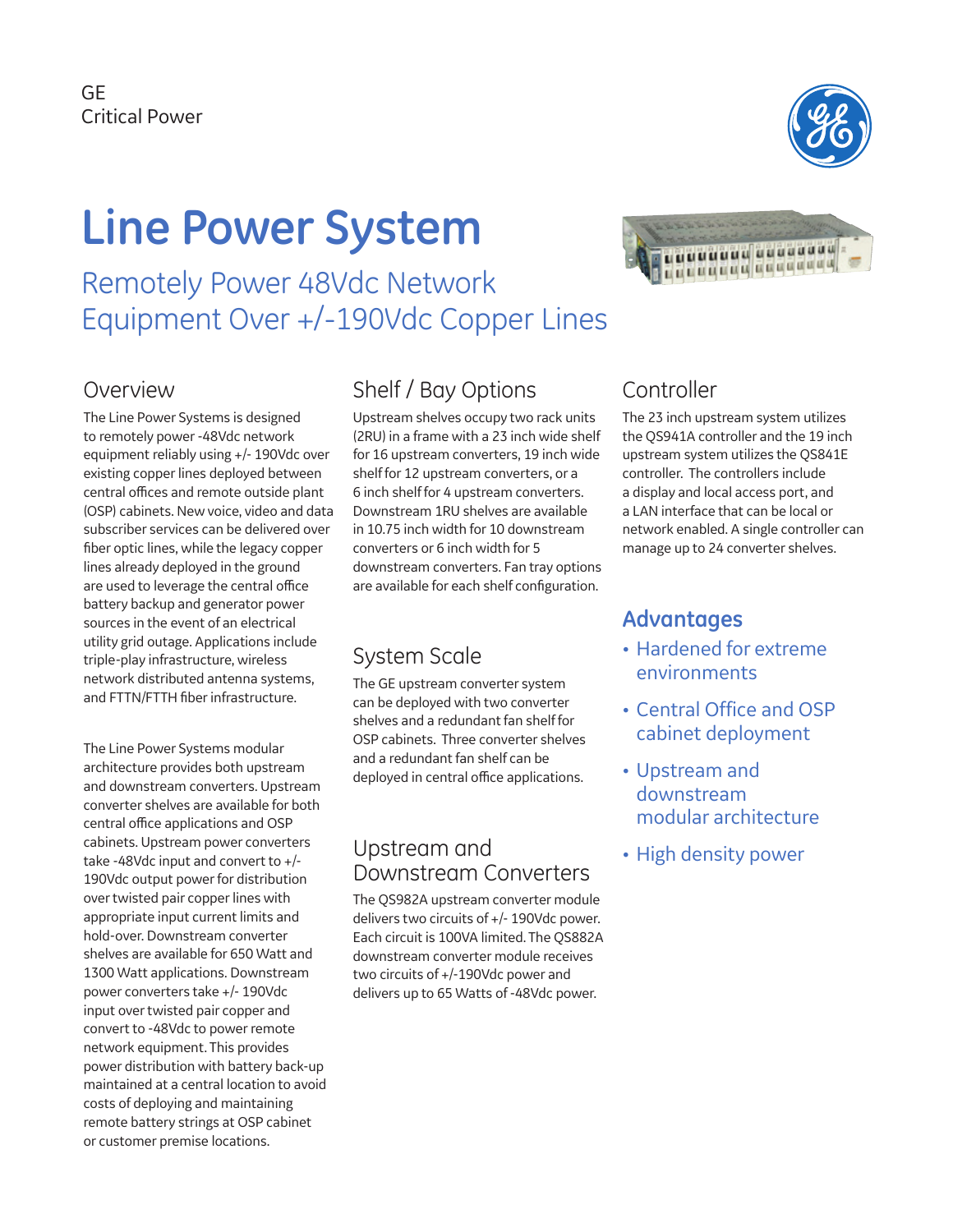#### Line Power System

#### Applications

- OSP Cabinets
- DSL Equipment
- Customer Premise

#### Key Features

- Extended temperature range
- Redundant fan cooling
- Front panel LED indicators
- DAS Powering
- Fiber to the node (FTTN)
- Fiber to the home (FTTH)
- 2U/1U height, minimized depth
- Hot pluggable
- RoHS compliant

#### Specifications

#### **IEEE/IETF/NEBS STANDARDS AND PROTOCOLS**

UL listed. UL60950-1, UL60950-21. Compliant to Telcordia GR-63 Zone 4, all floors. NEBS level 3 Certified. FCC-ClassA, GR-1089.

#### **ENVIRONMENTAL**

The Line Power System is temperature hardened for continuous operation from -40˚C to +75˚C (with appropriate airflow) and relative humidity of 0-95% non-condensing.

#### **MECHANICAL**

Upstream shelves are 2RU height with available 23 inch rack mount, 19 inch rack mount, and a 6 inch sub-rack option. Downstream shelves are 1RU height with available 10.75 inch and 6 inch sub-rack options for remote cabinet applications. Shelf depth is maintained at 12 inch or less for universal deployments including OSP cabinet applications.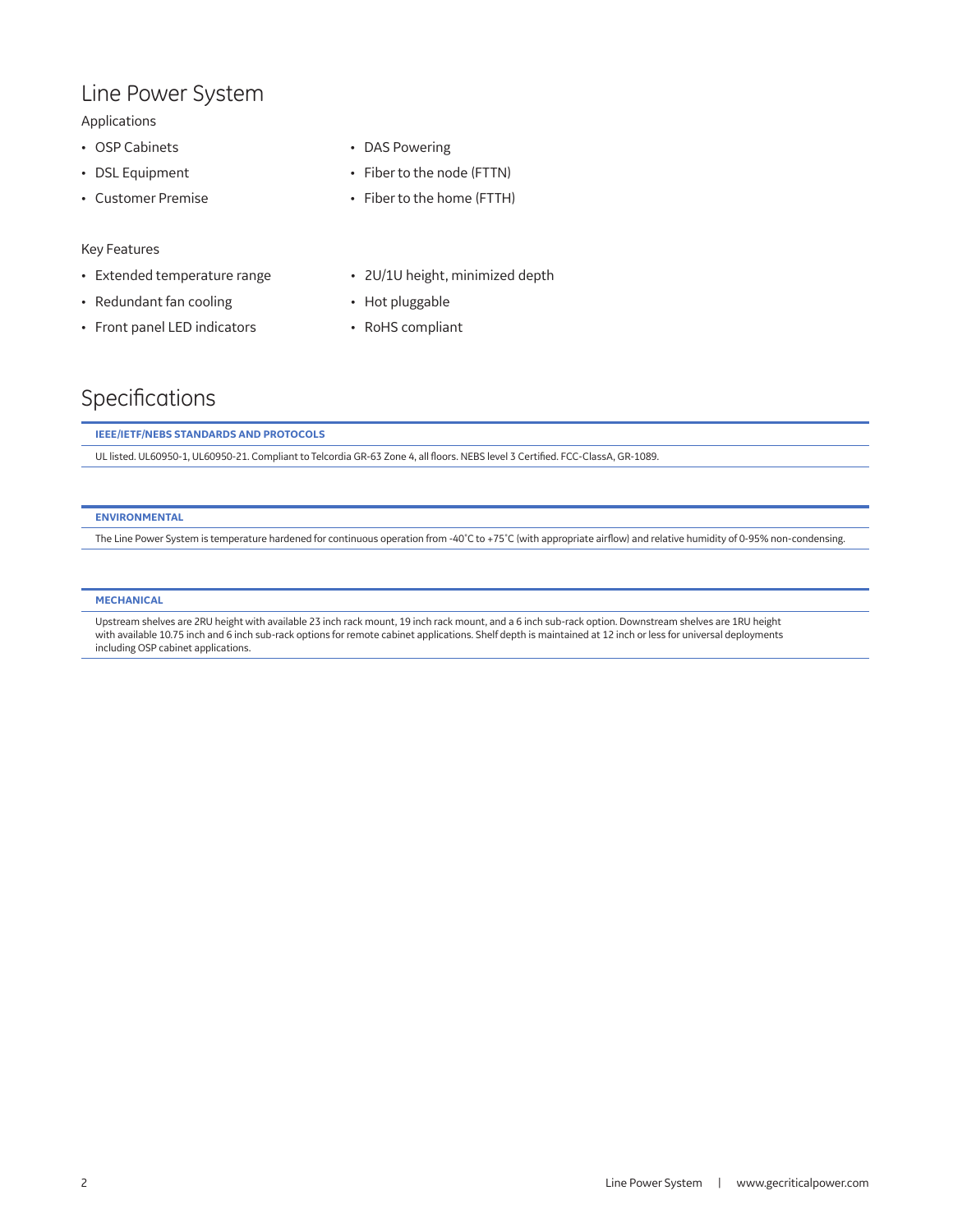## Upstream Converter Shelves for Central Sites with Utility AC Power and Battery Backup

#### Rack-mount Converter Shelves and Redundant Fan Tray

The Line Power System upstream shelves are available in both Central Office (QS912A) and Outside Plant Cabinet (QS9010) configurations for 23 inch applications and QS912F for 19 inch applications. Each shelf supports up to sixteen (23") / twelve (19") QS982A -48Vdc to +/-190Vdc converters. This equates to thirty-two (23") / twenty-four (19") +/-190Vdc 100VA limited line power circuits which are interfaced through AMP/Champ RJ-21 connectors on the left side of the shelf. These units will operate from -40˚C to +65˚C with 175 linear feet per minute of airflow and up to +75˚C with redundant fan shelves and thermal confirmation testing. Airflow is provided by redundant fan trays which also house a system controller for alarms and status information. Up to 24 converter shelves can be managed by a single controller.

#### QS912C 4-slot Converter Shelf

The QS912C upstream converter shelf is designed to support up to four QS982A -48Vdc to +/-190Vdc converters. Each shelf can deliver 8 +/-190Vdc 100VA limited line power circuits onto an 8 twisted copper pairs. The outputs are interfaced through an AMP/Champ RJ-21 connector for easy access. These units are designed for outside plant cabinet deployment and will operate from -40˚C up to +65˚C with 150 linear feet per minute of airflow. Airflow can be provided by cabinet heat exchangers and or equipment fans / fan trays. An optional QS931C fan tray is available for more local control of airflow and operation at temperatures up to +75˚C.





#### Upstream Converter Shelves

| <b>ORDERING CODE</b> | <b>DESCRIPTION</b>                            | <b>HEIGHT</b>  | <b>WIDTH</b>   | <b>DEPTH</b>     | <b>WEIGHT</b>    |
|----------------------|-----------------------------------------------|----------------|----------------|------------------|------------------|
| CC109122082          | <b>QS912A Converter Shelf</b>                 | 3.5in (88mm)   | 21.4in (544mm) | 12in (305mm)     | 30lb (13.6kg)    |
| CC109122074          | OS930A Redundant Fan Shelf with air filter    | 3.5in (88mm)   | 21.4in (544mm) | 12in (305mm)     | 30lb (13.6kg)    |
| CC109132271          | OS930A Redundant Fan Shelf without air filter | 3.5in (88mm)   | 21.4in (544mm) | 12in (305mm)     | 30lb (13.6kg)    |
| CC109147740          | OS9010 Converter Shelf                        | 3.5in (88mm)   | 21.4in (544mm) | 12in (305mm)     | 30lb (13.6kg)    |
| CC109146354          | OS931A Fan Shelf                              | 3.5in (88mm)   | 21.4in (544mm) | 12in (305mm)     | 30lb (13.6kg)    |
| 150024377            | OS912F Converter Shelf                        | 3.5in (88mm)   | 17.2in (437mm) | 12in (305mm)     | 20lb (9.1kg)     |
| 150024378            | <b>OS931F Primary Fan Shelf</b>               | 1.75(44mm)     | 17.2in (437mm) | 12in (305mm)     | 5lb (2.27kg)     |
| 150024379            | QS931F Supplemental Fan Shelf                 | 1.75(44mm)     | 17.2in (437mm) | 12in (305mm)     | 5lb (2.27kg)     |
| CC109134912          | OS912C Converter Shelf                        | 3.5in (88mm)   | 12in (305mm)   | 12in (305mm)     | 3lb (1.36 kg)    |
| CC109159117          | OS931C Fan Shelf                              | 1.188in (31mm) | 10.5in (267mm) | 11.813in (301mm) | 1.65 lb (.75 kg) |

#### Environmental

| Operating Temperature (QS982A) | -40°C to +65°C (with 175 lfm airflow) |
|--------------------------------|---------------------------------------|
| Storage Temperature            | -40°C to +85°C                        |
| Relative Humidity              | 0 to 95% non-condensing               |
| Altitude                       | 4000m max                             |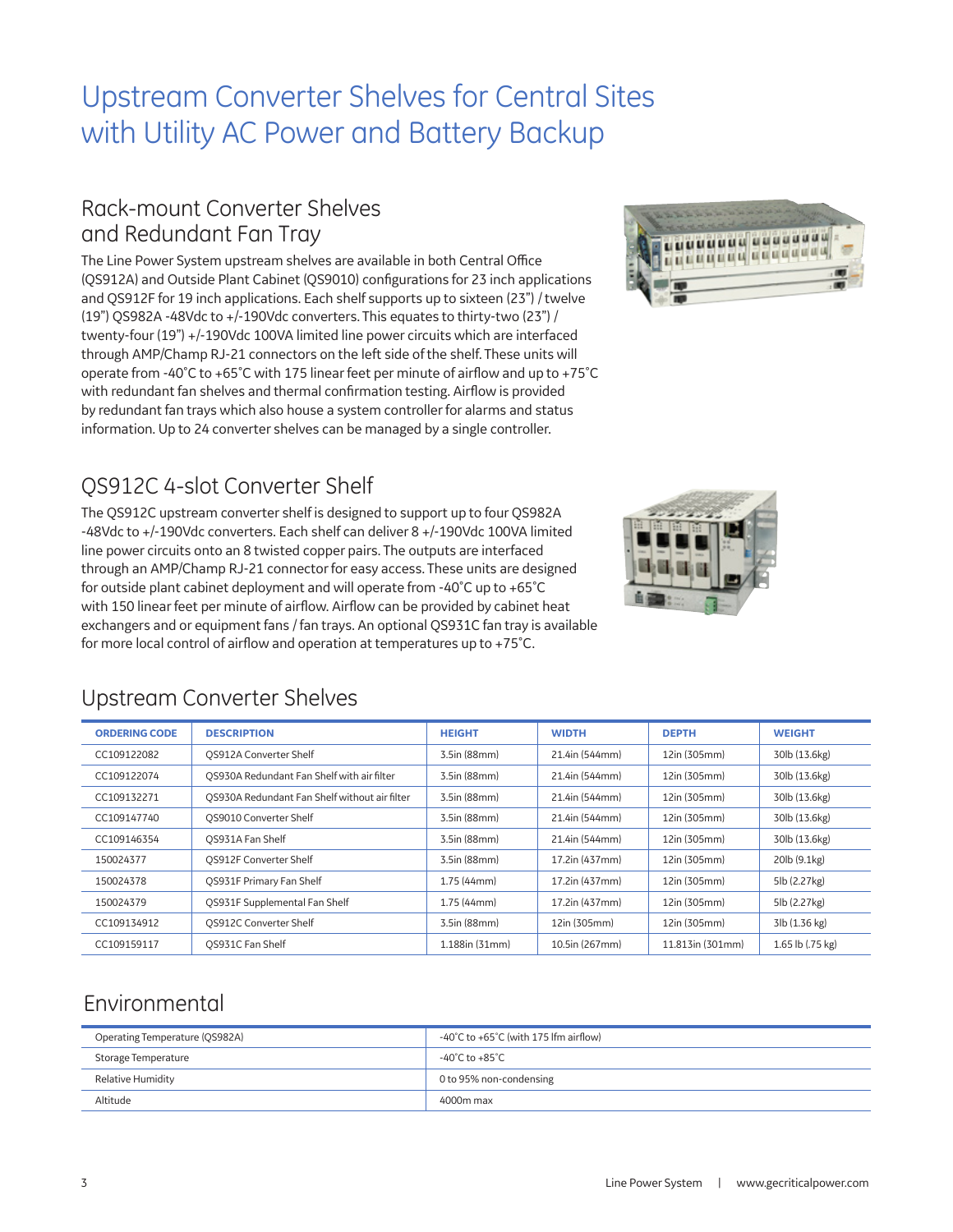## Downstream Converter Shelves for Remote Sites without Utility AC Service

#### QS800A/800B 10-slot Converter Shelves and QS931D Fan Tray

The QS800A/800B downstream converter shelves are designed to support up to ten QS882A +/-190Vdc to -48Vdc converters. Each shelf can convert up to 20 +/-190Vdc line power circuits and deliver up to 1300 Watts of -48Vdc power. These units are designed for outside plant cabinet deployment and will operate up to +75˚C with 175 linear feet per minute of airflow. Airflow must be provided by cabinet heat exchangers and or equipment fans / fan trays. An optional QS931D fan tray is available if needed.



### QS800C 5-slot Converter Shelf and QS931C Fan Tray

The QS800C downstream converter shelf is designed to support up to five QS882A +/-190Vdc to -48Vdc converters. Each shelf can convert up to 10 +/-190Vdc line power circuits and deliver up to 650 Watts of -48Vdc power. These units are designed for outside plant cabinet deployment and will operate up to +65˚C with 150 linear feet per minute of airflow and up to +75˚C with 200 linear feet per minute. Airflow can be provided by cabinet heat exchangers and or equipment fans / fan trays. An optional QS931C fan tray is available if needed.



#### Downstream Converter Shelves

| <b>ORDERING CODE</b> | <b>DESCRIPTION</b>            | <b>HEIGHT</b>    | <b>WIDTH</b>    | <b>DEPTH</b>     | <b>WEIGHT</b>             |
|----------------------|-------------------------------|------------------|-----------------|------------------|---------------------------|
| 108994926            | <b>QS800A Converter Shelf</b> | 1.75in (44mm)    | 10.75in (273mm) | 12in (305mm)     | 4.5 $\vert$ b (2 kg)      |
| CC109139853          | <b>QS800B Converter Shelf</b> | 1.75in (44mm)    | 10.5in (267mm)  | 12in (305mm)     | 4.5 $\vert$ b (2 kg)      |
| CC109163275          | OS831D Fan Tray               | 1.188in (31mm)   | 10.5in (267mm)  | 11.813in (301mm) | $2.2$ lb $(1 \text{ kg})$ |
| CC109141702          | <b>QS800C Converter Shelf</b> | $1.75$ in (44mm) | 6in (305mm)     | 12in (305mm)     | 3lb (1.37 kg)             |
| CC109159117          | QS831C Fan Tray               | 1.188in (31mm)   | 6in (267mm)     | 11.813in (301mm) | 1.65 lb (.75 kg)          |

#### Environmental

| Operating Temperature (QS982A) | $-40^{\circ}$ C to $+65^{\circ}$ C (with 150 lfm airflow)<br>Up to +75°C (with 200 lfm airflow) |
|--------------------------------|-------------------------------------------------------------------------------------------------|
| Storage Temperature            | $-40^{\circ}$ C to $+85^{\circ}$ C                                                              |
| Relative Humidity              | 0 to 95% non-condensing                                                                         |
| Altitude                       | 4000m max                                                                                       |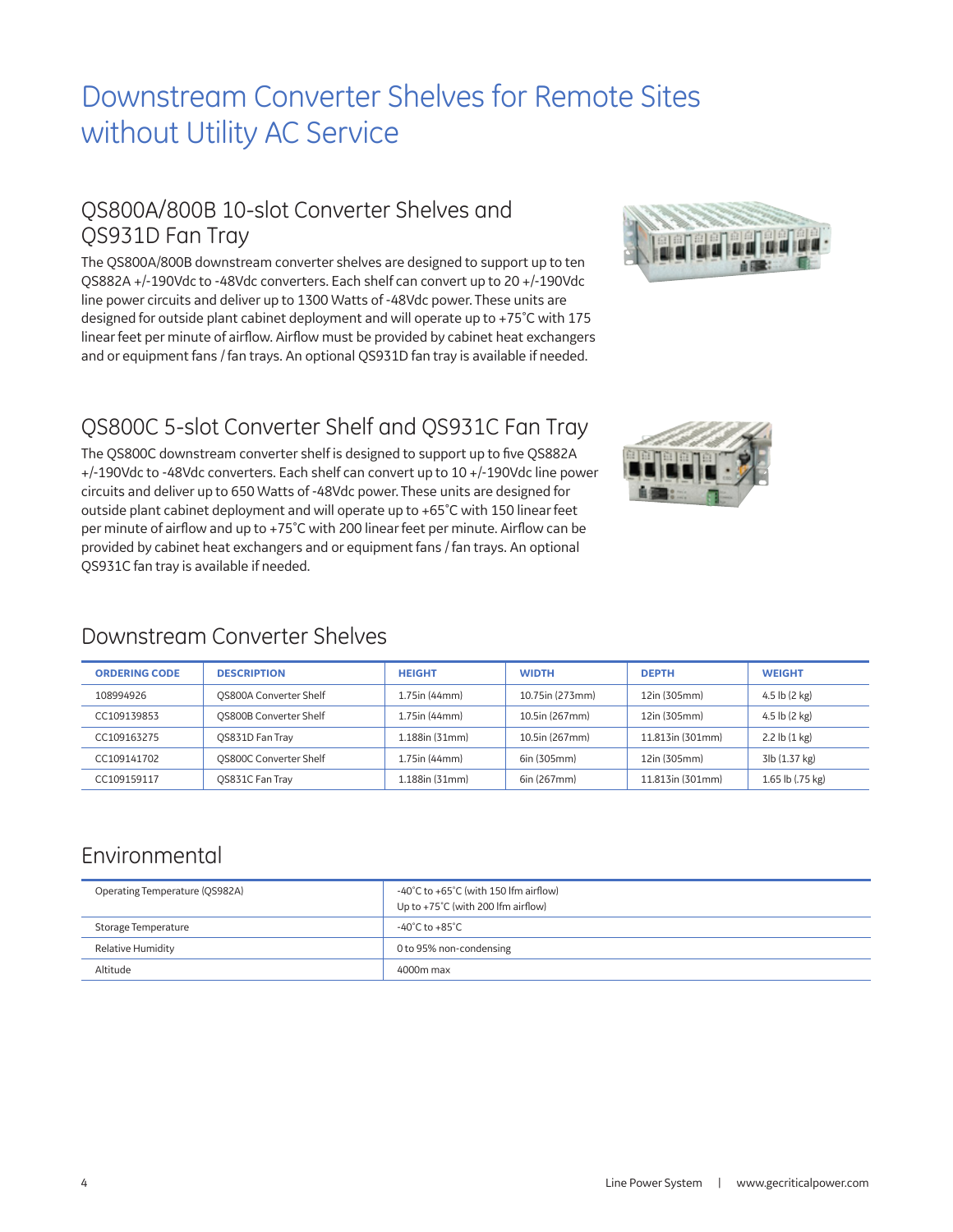## Line Power System Converter Specifications

#### QS982A Upstream Converter

The QS982A / QS982ATEZ Upstream Converter modules take a -48Vdc input and delivers two +/-190Vdc 100VA limited outputs. The converters are compliant with RFT-V (Remote Feeding Telecommunications – Voltage Limited Circuit) specification called out in UL-60950-21 for Remote Power Feeding.

Upstream input units require -48Vdc nominal input (-40Vdc to -59Vdc). Each QS982A / QS982ATEZ upstream converter unit takes a maximum of 7A at -40Vdc. Upstream output units provide +/- 190Vdc (+/-188Vdc to +/-192Vdc) nominal output via RJ-21 connected twisted pair copper lines. Each QS982A upstream converter unit has an over-current limit at 0.251A. The QS982ATEZ Upstream Converter is our latest offering with greater than 93% peak efficiency.

#### QS882A Downstream Converter

The QS882A Downstream Converter module receives two +/- 190Vdc input circuits and delivers -48Vdc to a common output. The converters are specifically designed with input current limit to ensure they do not cause an over-current outage at the upstream converter circuit.

Downstream input units require +/- 190Vdc (+/-188Vdc to +/-192Vdc) nominal input via RJ-21 connected twisted pair copper lines. Each QS882A downstream converter has a maximum input current limit at 0.251A per channel. Downstream output units provide -54.5Vdc (-52Vdc to -54.5Vdc) output via a pluggable connection. Each QS882A downstream converter unit will deliver 65 Watts per channel.

#### Input

| <b>ORDERING CODE</b> | <b>DESCRIPTION</b>                  | <b>INPUT VOLTAGE</b> | <b>INPUT CURRENT</b> | <b>CURRENT LIMIT</b> |
|----------------------|-------------------------------------|----------------------|----------------------|----------------------|
| 150028565            | <b>OS982ATEZ Upstream Converter</b> | -40Vdc to -59Vdc     | 5.5A                 | $0.251A$ (output)    |
| 108996641            | QS982A Upstream Converter           | -40Vdc to -59Vdc     | 5.5A                 | 0.251A (output)      |
| 108994918            | <b>QS882A Downstream Converter</b>  | +/- 190Vdc           | 0.226A               | 0.241A (input)       |

#### **Output**

| <b>ORDERING CODE</b> | <b>DESCRIPTION</b>                  | <b>OUTPUT VOLTAGE</b>      | <b>OUTPUT POWER</b> |
|----------------------|-------------------------------------|----------------------------|---------------------|
| 150028565            | <b>QS982ATEZ Upstream Converter</b> | +/-188.3Vdc to +/-192.1Vdc | 95VA                |
| 108996641            | QS982A Upstream Converter           | +/-188.3Vdc to +/-192.1Vdc | 95VA                |
| 108994918            | <b>QS882A Downstream Converter</b>  | -52Vdc to -54.5Vdc         | 65 Watts            |

#### Environmental

| Operating Temperature (OS982A) | -40°C to +65°C (with 175 lfm airflow) Up to +75°C (with 200 lfm airflow)                               |
|--------------------------------|--------------------------------------------------------------------------------------------------------|
| Operating Temperature (OS882A) | $-40^{\circ}$ C to $+65^{\circ}$ C (with 150 lfm airflow) Up to $+75^{\circ}$ C (with 200 lfm airflow) |
| Storage Temperature            | -40°C to +85°C                                                                                         |
| <b>Relative Humidity</b>       | 0 to 95% non-condensing                                                                                |
| Altitude                       | 4000m max                                                                                              |





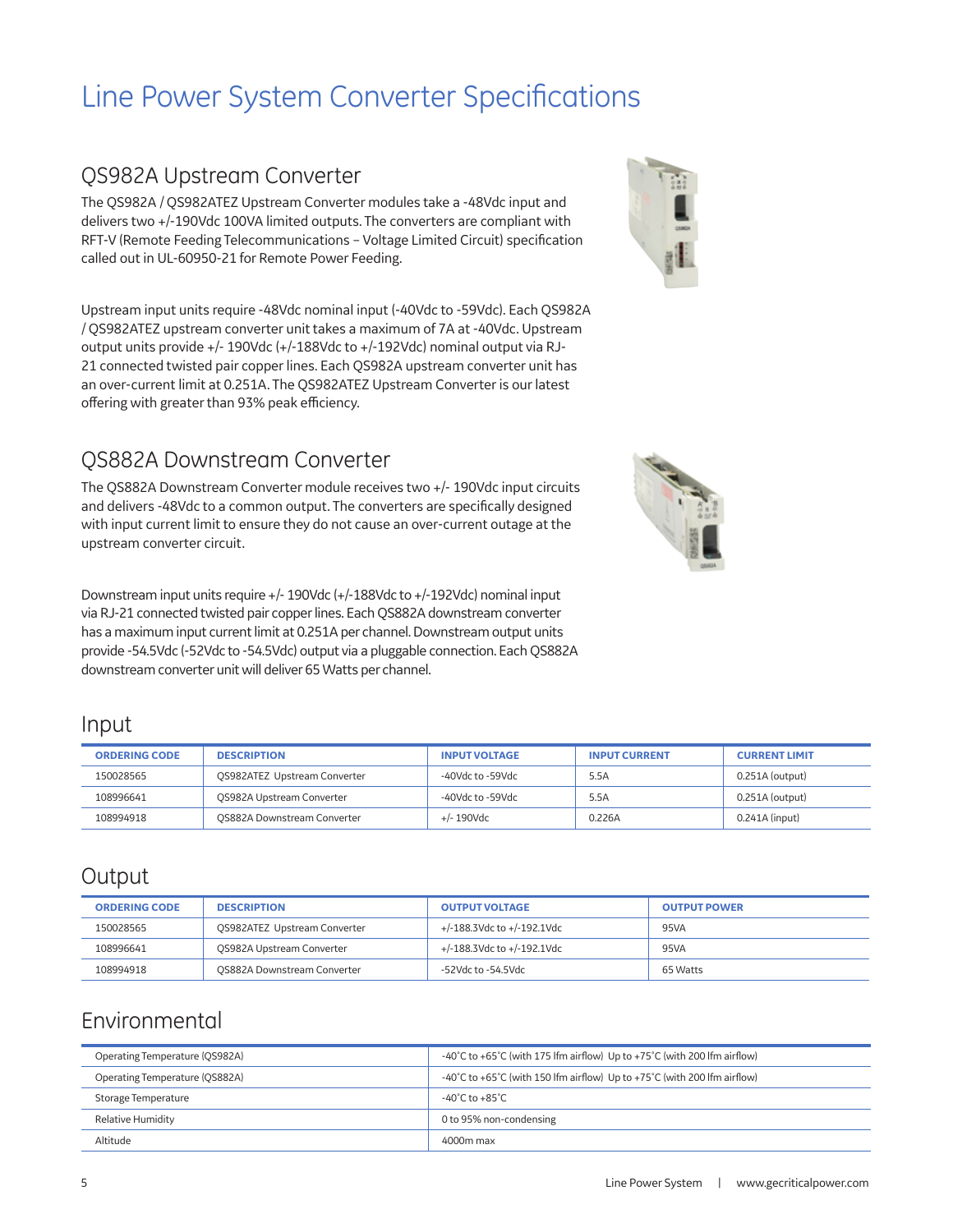#### Line Power System Controllers

The Line Power System QS912A/QS9010 23 inch system is compatible with the QS941A and the QS912F 19 inch system is compatible with the QS841E Pulsar Edge controller. The controller resides in the upstream fan shelf and monitors and controls system components including redundant fan trays, converters, and converter shelf alarm cards via multi-drop RS485 digital communications bus. System status, parameters, settings, and alarm thresholds can be viewed and configured from the controller's front panel display or remote monitor ports. Assignment and configuration of alarm inputs and output relays can be performed from a laptop computer connected to a local or Ethernet port, or by remote access through a network connection to the World Wide Web (internet) or your enterprise network (intranet). An optional modem is also available.

The controllers utilize standard network management protocols allowing for advanced network supervision. GE Galaxy Manager\* software is the centralized visibility and control component of a comprehensive power management system designed to meet engineering, operations and maintenance needs. The Galaxy Manager client-serve architecture enables remote access to system controllers across the power network.





#### General

| Operating Voltage                  | -48Vdc                                                          |
|------------------------------------|-----------------------------------------------------------------|
| Input Power                        | -Less than 7W                                                   |
| <b>Operating Temperature Range</b> | -40°C to 75°C (-40 to 167°F)                                    |
| <b>Operating Relative Humidity</b> | 0 - 95% (non-condensing)                                        |
| Storage Temperature Range          | -40°C to 85°C (-40 to 185°F)                                    |
| <b>Physical Specifications</b>     | Sizes vary by packaging option                                  |
| Display                            | 8-line by 40-character with alarm context sensitive backlit LCD |
| <b>EMC</b>                         | FCC/EN55022 Class A, CISPR22 Level A                            |

### Agency Certifications

| Electrostatic Discharge | EN 61000-4-2 level 4                                                                                                                                                                                                                                                                |
|-------------------------|-------------------------------------------------------------------------------------------------------------------------------------------------------------------------------------------------------------------------------------------------------------------------------------|
| Radiated Emissions      | FCC Part 15, Class B<br>EN55022 (CISPR22). Class A                                                                                                                                                                                                                                  |
| Safety                  | Underwriters Laboratories (UL) Listed per Subject Letter 1801: Power Distribution Center for Communications Equipment,<br>and cUL Certified (CSA 22.2 950): Safety of Information Technology Equipment, CE mark to Low Voltage Directive 2006/95/EC<br>and EMC Directive 2004/108/E |
| RoHS                    | Compliant to RoHS EU Directive 2002/95/EC                                                                                                                                                                                                                                           |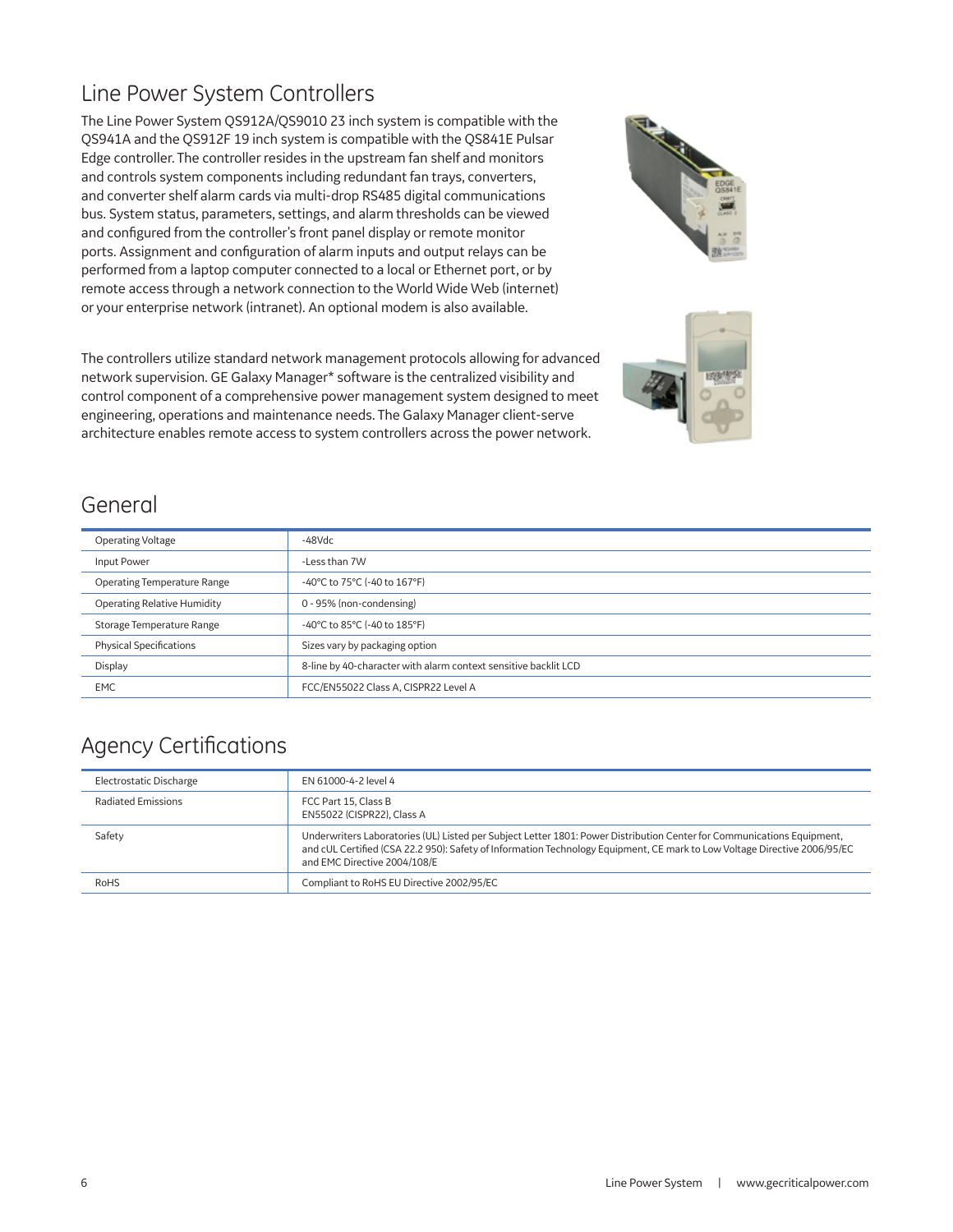## Controller Feature Comparison

| <b>FEATURE</b>                           | <b>PULSAR QS941</b> | <b>PULSAR EDGE</b> |
|------------------------------------------|---------------------|--------------------|
| Slope Thermal Compensation               | Yes                 | Yes                |
| Office Alarms - Form C Relays            | 6                   | 5                  |
| <b>Binary Input Monitor Channels</b>     | $\overline{c}$      | 6                  |
| Battery Test / Reserve time prediction   | Yes                 | Yes                |
| Battery Recharge Current Limit           | Yes                 | Yes                |
| <b>Battery Monitoring - Temperature</b>  | Yes                 | Yes                |
| Analog Temp Probes (Direct)              | $\mathsf{No}$       | No                 |
| Battery Monitoring - Mid String Voltage  | Yes                 | Yes                |
| <b>Battery Shunt Monitoring</b>          | Yes                 | Yes                |
| Audible Alarm                            | No                  | No                 |
| ACO (Audible Alarm Cut Off)              | N/A                 | N/A                |
| Float and Boost Modes                    | Yes                 | Yes                |
| Local RS232 Port (T1.317)                | Yes                 | Yes                |
| 10/100 Base-T Ethernet Port for LAN      | Yes                 | Yes                |
| DHCP for Local Port Access               | Yes                 | Yes                |
| <b>HTTP Web Server</b>                   | Yes                 | Yes                |
| SMTP Alarms by email / pager             | Yes                 | Yes                |
| SNMP v2C Remote Monitoring               | Yes                 | Yes                |
| Telnet / FTP (remote S/W upgrade)        | Yes                 | Yes                |
| Multiple Security level user access      | Yes                 | Yes                |
| RS485 Rectifier / Peripheral Bus         | Yes                 | Yes                |
| Active Rectifier Management (ARM)        | Yes                 | Yes                |
| Optional Modem                           | Yes                 | Yes                |
| <b>External Alarm Monitoring</b>         | Yes                 | Yes                |
| LVBD / LVLD Contactor Control Support    | Yes                 | Yes                |
| Local Control Panel and Display          | Yes                 | Yes                |
| Emergency Power Off (EPO) feature        | Yes                 | Yes                |
| Control Panel LEDs                       | $1\,$               | $\overline{c}$     |
| Non-Volatile memory for settings         | Yes                 | Yes                |
| Digital Rectifier communications         | Yes                 | Yes                |
| Rectifier Support                        | 20                  | 64                 |
| Converter Support                        | No                  | No                 |
| Derived Channels / User Defined Events   | Yes                 | Yes                |
| History / Statistics w/ real time clock  | Yes                 | Yes                |
| Remote Peripheral Monitor support (RPMs) | No                  | No                 |
| User Configurable Alarm Severity         | Yes                 | Yes                |
| Redundancy Loss Alarm                    | Yes                 | Yes                |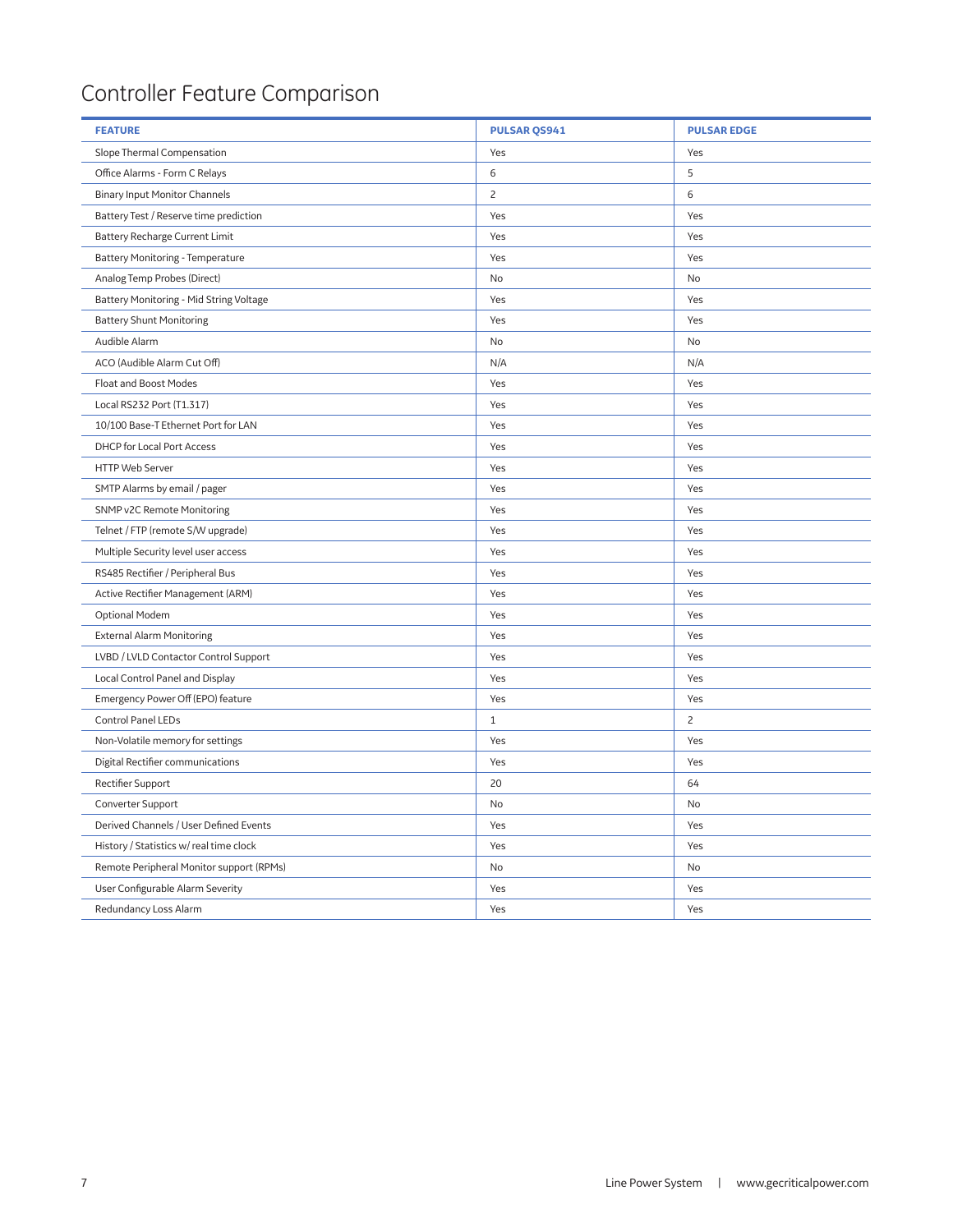## Step 1: Select Upstream Converter Solutions

## Central Office Application – 23 inch Shelves

| <b>ORDERING CODE</b> | <b>MODEL</b>                                     | <b>DESCRIPTION</b>                                                                                                                                                                                                                                                                 |
|----------------------|--------------------------------------------------|------------------------------------------------------------------------------------------------------------------------------------------------------------------------------------------------------------------------------------------------------------------------------------|
| CC109122082          | OS912A Converter Shelf                           | Upstream converter shelf with alarm card, 4 pairs of dual-hole lug landing for four -48Vdc input feeds.<br>16 slots for converter modules supporting 32 +/- 190Vdc 100VA limited circuits. AMP/Champ RJ-21<br>connectors for twisted pair connectivity. Slot fillers not included. |
| CC109122074          | QS930A Redundant Fan Shelf<br>with air filter    | Fan shelf with redundant fan trays. Equipped with air baffle and includes air filter. Pulls air down through<br>converter shelves for Central Office applications. Can be used to support up to 3 converter shelves.                                                               |
| CC109132271          | QS930A Redundant Fan Shelf<br>without air filter | Fan shelf with redundant fan trays. Equipped with air baffle and no air filter or air filter brackets. Pulls air down<br>through converter shelves for Central Office applications. Can be used to support up to 3 converter shelves.                                              |

#### OSP Cabinet Application – 23 inch Shelves

| <b>ORDERING CODE</b> | <b>MODEL</b>           | <b>DESCRIPTION</b>                                                                                                                                                                                                                                                                                                            |
|----------------------|------------------------|-------------------------------------------------------------------------------------------------------------------------------------------------------------------------------------------------------------------------------------------------------------------------------------------------------------------------------|
| CC109147740          | OS9010 Converter Shelf | Upstream converter shelf with alarm card, 4 pairs of dual-hole lug landing for four -48Vdc input feeds with<br>bus straps to allow 2 individual feeds. 16 slots for converter modules supporting 32 +/-190Vdc 100VA<br>limited circuits. AMP/ Champ RJ-21 connectors for twisted pair connectivity. Includes 16 slot fillers. |
| CC109146354          | OS931A Fan Shelf       | Fan shelf with redundant fan trays. Provides airflow up through converter shelf for OSP cabinet<br>applications. Can be used to support 2 converter shelves, and may allow 3 converter shelves with cabinet<br>airflow assistance (requires an engineered solution from the cabinet integrator)                               |

### Upstream Controller - 23 inch Shelves

| <b>ORDERING CODE</b> | <b>MODEL</b>                                                 | <b>PHOTO</b> |
|----------------------|--------------------------------------------------------------|--------------|
| 108996947            | QS941A Controller for QS912A/QS9010 upstream converter shelf |              |

#### Upstream Alarm Cable Options - 23 inch Shelves

| <b>ORDERING CODE</b> | <b>DESCRIPTION</b>                        | <b>PHOTO</b> |
|----------------------|-------------------------------------------|--------------|
| CC848773671          | 10ft alarm cable - for QS941 controllers  |              |
| 848748558            | 25ft alarm cable - for QS941 controllers  |              |
| CC848764448          | 50ft alarm cable - for QS941 controllers  |              |
| 848748566            | 150ft alarm cable - for QS941 controllers |              |

#### OSP Cabinet Application – 19 inch Shelves

| <b>ORDERING CODE</b> | <b>MODEL</b>                            | <b>DESCRIPTION</b>                                                                                                                                                                                                     |
|----------------------|-----------------------------------------|------------------------------------------------------------------------------------------------------------------------------------------------------------------------------------------------------------------------|
| 150024377            | <b>OS912F Converter Shelf</b>           | Upstream converter shelf with alarm card, screw terminal -48Vdc input feeds. 12 slots for converter modules<br>supporting 24+/-190Vdc 100VA limited circuits. AMP/Champ RJ-21 connector for twisted pair connectivity. |
| 150024378            | <b>QS931F Primary Fan Shelf</b>         | 1RU primary fan shelf with controller support. Can be used to support up to 3 converter shelves.                                                                                                                       |
| 150024379            | <b>OS931F Supplemental</b><br>Fan Shelf | 1RU supplemental fan shelf for redundance and non-controller applications. Can be used to support<br>up to 3 converter shelves.                                                                                        |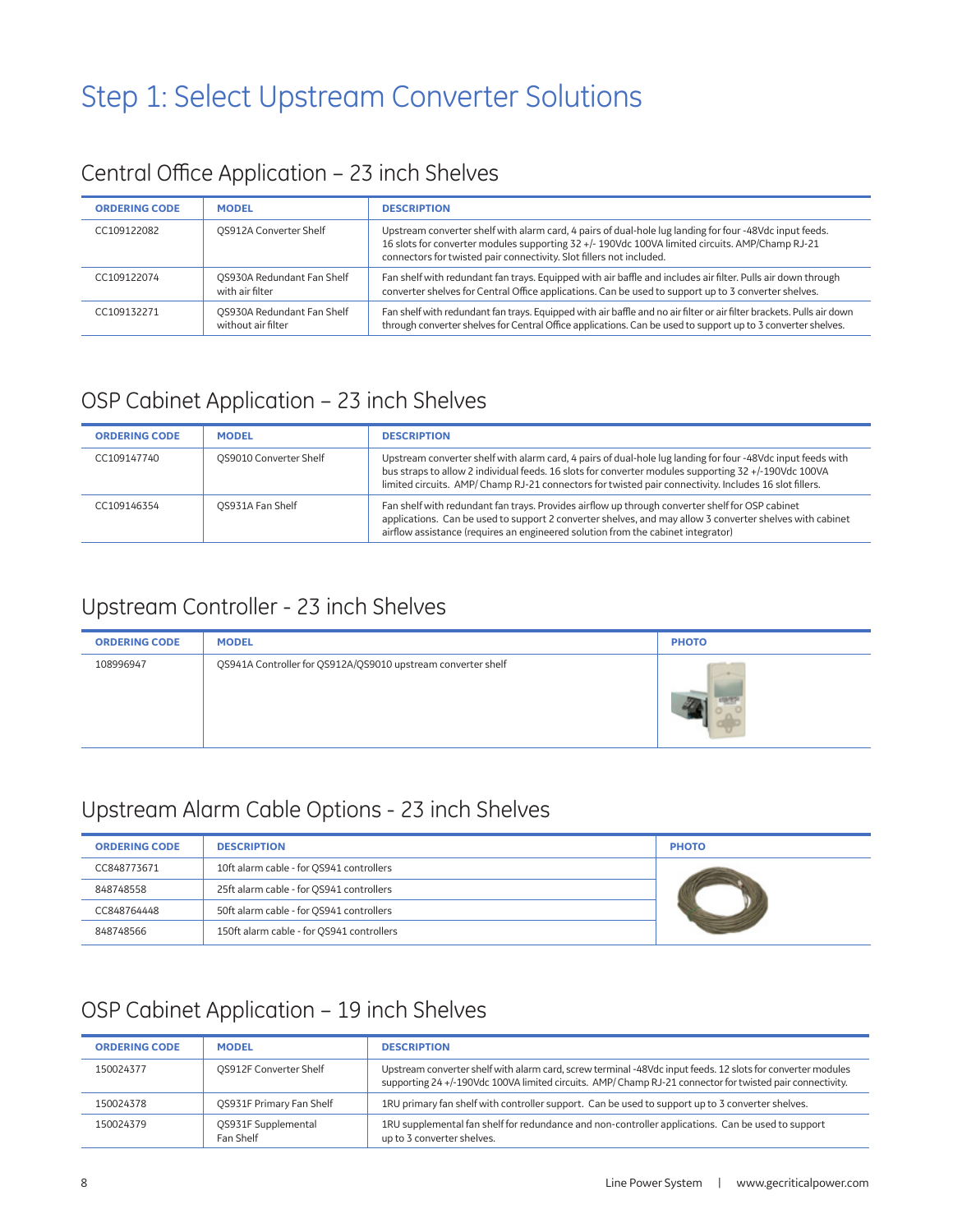#### Upstream Controller - 19 inch Shelves

| <b>ORDERING CODE</b> | <b>DESCRIPTION</b>                             | <b>PHOTO</b> |
|----------------------|------------------------------------------------|--------------|
| 150038535            | "QS841E_0I6R_USB_S<br>Pulsar Edge Controller " |              |

#### Upstream Alarm Cable Options - 19 inch Shelves

| <b>ORDERING CODE</b> | <b>DESCRIPTION</b>                           | <b>PHOTO</b> |
|----------------------|----------------------------------------------|--------------|
| CC848890178          | 15ft alarm cable for Pulsar Edge Controller  |              |
| CC848890186          | 50ft alarm cable for Pulsar Edge Controller  |              |
| CC848890194          | 150ft alarm cable for Pulsar Edge Controller |              |

#### OSP Cabinet Application – 6 inch Shelves

| <b>ORDERING CODE</b> | <b>MODEL</b>       | <b>DESCRIPTION</b>                                                                                                                                                                                     |
|----------------------|--------------------|--------------------------------------------------------------------------------------------------------------------------------------------------------------------------------------------------------|
| CC109167160          | OS912C Generic Kit | Upstream converter shelf for cabinet extension applications. This 6" wide shelf has 4 slots for converters and one<br>slot for an alarm card. Kit includes mounting ears and alarm card, and fan tray. |
| CC109159117          | OS931C Fan Shelf   | Fan shelf for the QS912C and QS800C converter shelves                                                                                                                                                  |

#### Upstream Converters

| <b>ORDERING CODE</b> | <b>MODEL</b>          | <b>DESCRIPTION</b>                                                                                                    |
|----------------------|-----------------------|-----------------------------------------------------------------------------------------------------------------------|
| 150028565            | OS982ATEZ Converter   | -48Vdc to +/-190Vdc Total Efficiency converter module. Outputs 2 x 100 VA circuits. Greater than 93% peak efficiency. |
| 108996641            | OS982A Converter      | -48Vdc to +/-190Vdc Total Efficiency converter module. Outputs 2 x 100 VA circuits.                                   |
| CC109121992          | Converter Slot Filler | Converter module blank. Required in all unused shelf slots to maintain appropriate airflow.                           |

### Upstream Accessories & Spares

| <b>ORDERING CODE</b> | <b>MODEL</b>         | <b>DESCRIPTION</b>                                                     |
|----------------------|----------------------|------------------------------------------------------------------------|
| CC109121984          | Air Filter           | Replacement air filter for 23" CO fan shelf.                           |
| 108997623            | OS930B Fan Tray      | Spare fan tray for 23" CO applications (downward air flow)             |
| CC109146362          | OS931B Fan Tray      | Spare fan tray for 23" OSP Cabinet applications (upward air flow)      |
| CC109102118          | QS920A Alarm Module  | Spare Alarm Module for converter shelves                               |
| 850030434            | Air Baffle           | Air Baffle for the OS912F, 19" system                                  |
| CC109164562          | QS912C 19in Mounting | 19" mounting bracket kit for QS912C shelf and optional QS931C fan tray |

### 25 Pair Interface Cable Options

| <b>ORDERING CODE</b> | <b>MODEL</b>                      | <b>DESCRIPTION</b>                                               |
|----------------------|-----------------------------------|------------------------------------------------------------------|
| CC848895227          | 25ft Upstream output power cable  | 25 pair - RJ-21 connector to blunt for use with 23" shelves only |
| CC848911207          | 25 ft Upstream output power cable | 25 pair - terminated both ends with RJ-21                        |
| CC848911215          | 25 M Upstream output power cable  | 25 pair - terminated both ends with RJ-21                        |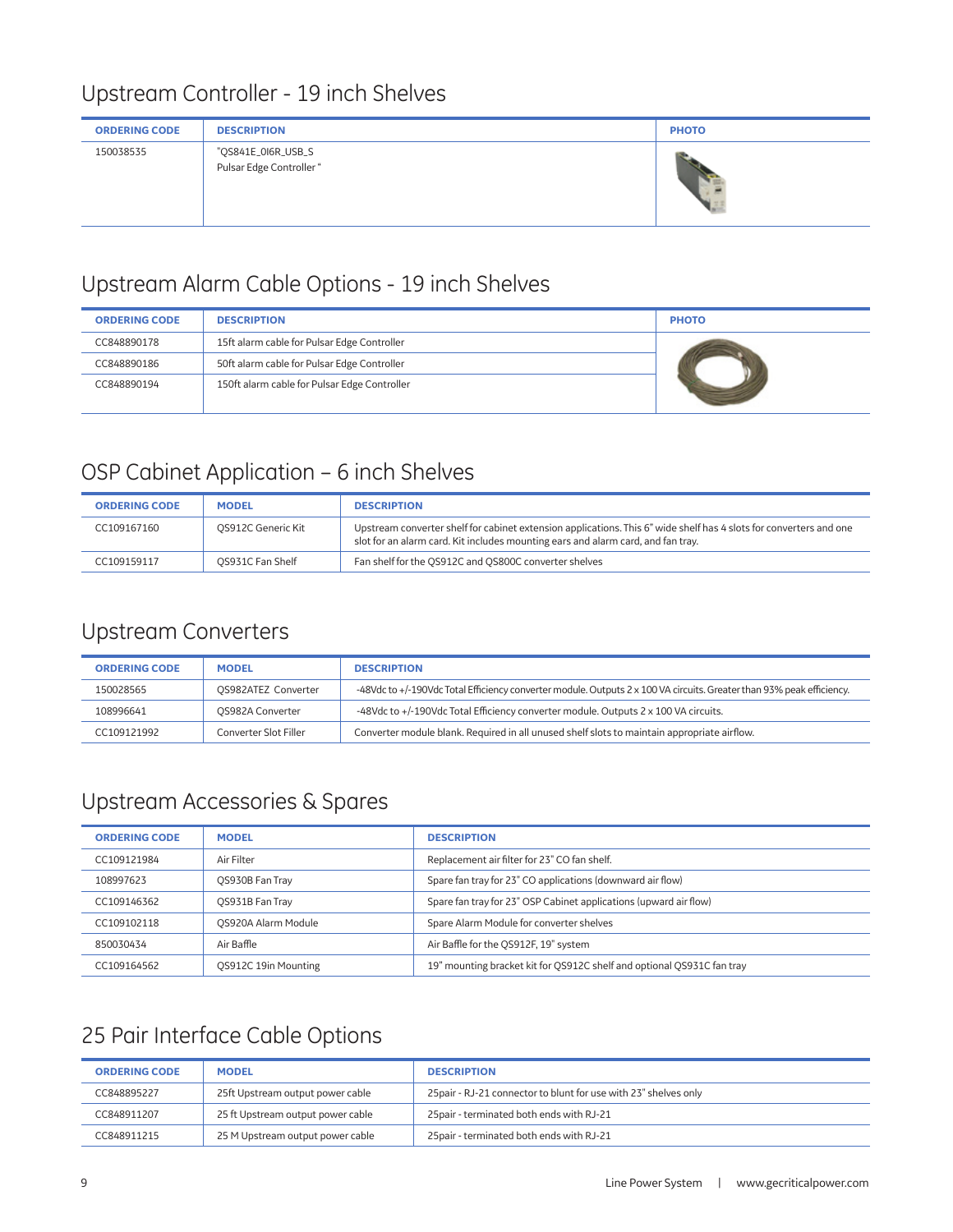## Step 2: Select Downstream Converter Solutions

The Line Power System downstream converter solution provides several shelf options for QS882A +/-190Vdc to 48Vdc converters for remote cabinet deployments. The options include 10 slot converter shelves with different mounting patterns, and 5-slot converter shelves for low power requirements. Both shelf styles are based upon 1.75" (1U) high footprint with 10 inch and 6 inch widths respectively. Fan trays are available for both the 5-slot and 10-slot downstream converter shelf solutions as an option when the cabinet fans cannot supply the required airflow for proper operation of the QS882A converters.

The Line Power System downstream shelves are easy to setup and operate. All shelf options are equipped with 25 pair input cables terminated in an AMP/ Champ RJ-21 connector for easy connectivity. The -48Vdc output is through a Molex Minifit SR connector and an interface cable is included. When an optional fan tray is added, the power interface cable is also included.



#### Applications

- Fiber to the Node/Curb/Home (FTTN)
- Remote DSLAM
- Distributed Antenna System
- Powering broadband cabinet extensions

#### Key Features

- Compact 20 +/-190Vdc 100VA limited input circuits in 1RU 10-slot shelf, and 10 +/- 190Vdc 100VA limited input circuits in 1RU 5-slot shelf.
- Reliable Converter circuits operate independently and deliver power onto a common -48Vdc output for redundant performance
- Connectorized Copper pairs interfaced through AMP/ Champ RJ-21 connectors and DC output is through a Molex Mini-fit SR plug.
- Agency Certifications NEBS Level 3 and UL 1801 Listed
- Temperature Hardened continuous operation from -40˚C to +65˚C with 150lfm airflow (extended temperature range with additional airflow)
- Convenient Access full front access for power input and output as well as alarming and control interface.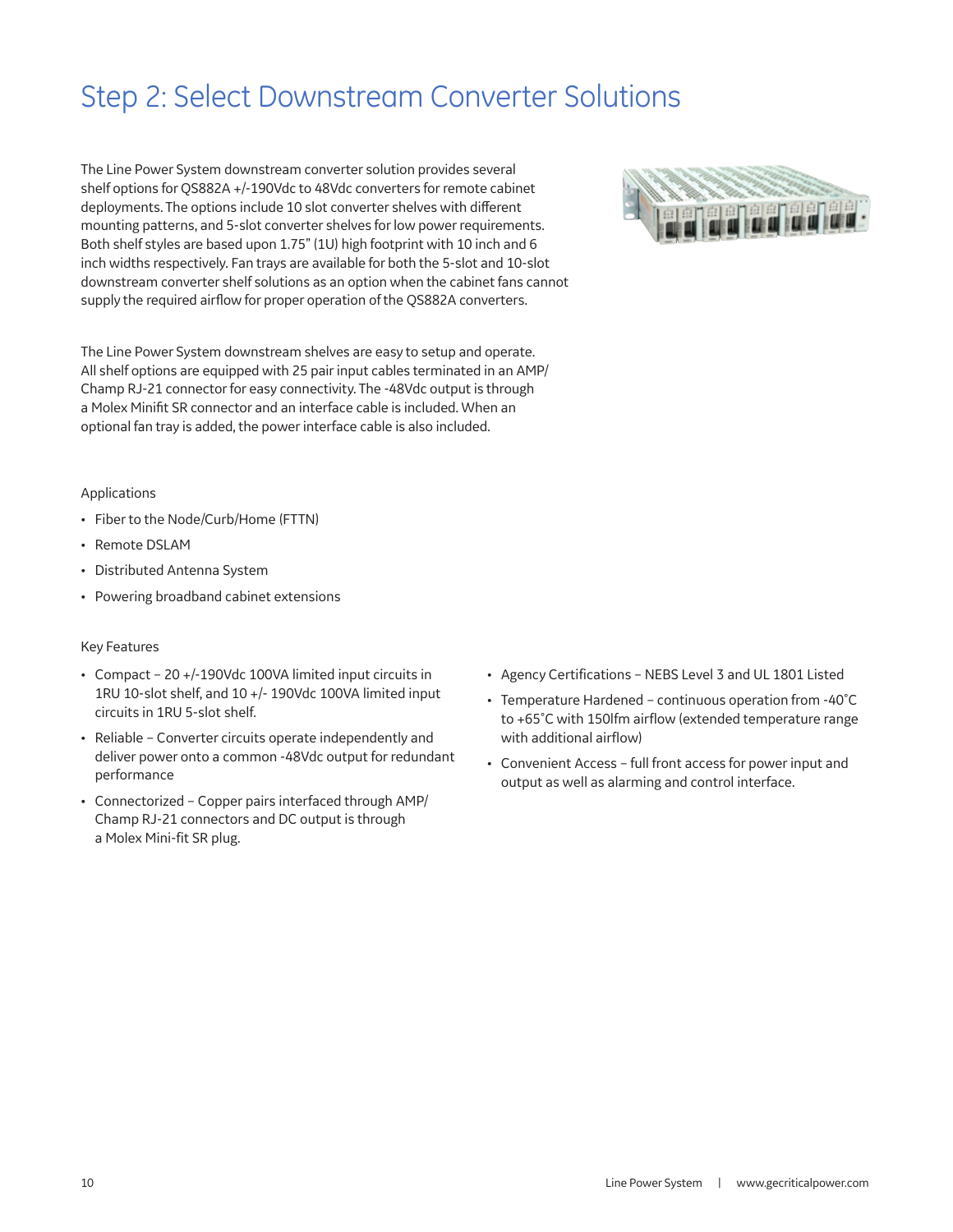#### Downstream Converter Shelves

| <b>ORDERING CODE</b> | <b>MODEL</b>                  | <b>DESCRIPTION</b>                                                                                                                                                                                                                                                                                                                          |
|----------------------|-------------------------------|---------------------------------------------------------------------------------------------------------------------------------------------------------------------------------------------------------------------------------------------------------------------------------------------------------------------------------------------|
| 108994926            | QS800A Converter Shelf        | Downstream Converter Shelf. 12.9" mounting hole centers. Equipped with a 6ft 25 pair input cable<br>terminated with an AMP/Champ RJ-21 connector. Molex Mini Fit SR connection for -48Vdc output. 10<br>slots for dual circuit converter modules. Maximum output power is 1300W at -48Vdc. 150 lfm airflow<br>required for proper function. |
| CC109139853          | OS800B Converter Shelf        | Downstream Converter Shelf. 11.4" mounting hole centers. Equipped with a 6ft 25 pair input cable<br>terminated with an AMP/Champ RJ-21 connector. Molex Mini Fit SR connection for -48Vdc output. 10<br>slots for dual circuit converter modules. Maximum output power is 1300W at -48Vdc. 150 lfm airflow<br>required for proper function. |
| CC109141702          | <b>QS800C Converter Shelf</b> | Downstream Converter Shelf. Equipped with a 6ft 25 pair input cable terminated with an AMP/Champ<br>RJ-21 connector. Molex Mini Fit SR connection for -48Vdc output. 5 slots for dual circuit converter<br>modules. Maximum output power is 650W at -48Vdc. 150lfm airflow required for proper function.                                    |
| CC109159117          | QS931C Fan Shelf              | Fan tray for the OS912C and OS800C downstream converter shelves                                                                                                                                                                                                                                                                             |
| CC109163275          | OS931D Fan Shelf              | Fan tray for QS800A and QS800B downstream converter shelves.                                                                                                                                                                                                                                                                                |

## Downstream Converters, Accessories and Spares

| <b>ORDERING CODE</b> | <b>MODEL</b>                               | <b>DESCRIPTION</b>                                                                                                                                                                                                                             |
|----------------------|--------------------------------------------|------------------------------------------------------------------------------------------------------------------------------------------------------------------------------------------------------------------------------------------------|
| 108994918            | <b>QS882A Downstream Converter</b>         | +/-190Vdc to -48Vdc Converter module. Two input circuits per module                                                                                                                                                                            |
| CC848909218          | 19" adapter bracket                        | Adapter bracket to mount a QS800A or QS800B in a 19" rack                                                                                                                                                                                      |
| CC109172953          | 23" adapter bracket kit                    | Adapter bracket kit to mount a QS931D fan tray with a QS800A or QS800B in a 23" rack                                                                                                                                                           |
| CC848908888          | 19" adapter bracket                        | Adapter bracket to mount a QS800C and QS912C in a 19" rack                                                                                                                                                                                     |
| CC848911363          | Downstream output<br>extension cable       | 6ft power extension cable - terminated both ends with Molex Mini fit SR                                                                                                                                                                        |
| CC848911371          | Downstream Alarm output<br>extension cable | 6ft alarm extension cable                                                                                                                                                                                                                      |
| CC109140357          | H5694772G100                               | X-Pair mounts in a weather proof enclosure. Sealed dual channel downstream converter. At -48Vdc<br>provides 65W @ 55°C with dual feed, 55W @ 65°C with dual feed, and 35W @ 55°C single feed.                                                  |
| CC109140365          | H5694772G200                               | X-Pair provided in a vented polycarbonate enclosure with 2 input protection blocks. Sealed dual<br>channel downstream converter. At -48Vdc provides 65W @ 55°C with dual feed, 55W @ 65°C with dual<br>feed, and 35W @ 55°C single feed.       |
| CC109140340          | H5694772G300                               | X-Pair provided in a 3-inch aerial strand mount enclosure with 4 input protection blocks. Sealed dual<br>channel downstream converter. At -48Vdc provides 65W @ 55°C with dual feed, 55W @ 65°C with dual<br>feed, and 35W @ 55°C single feed. |